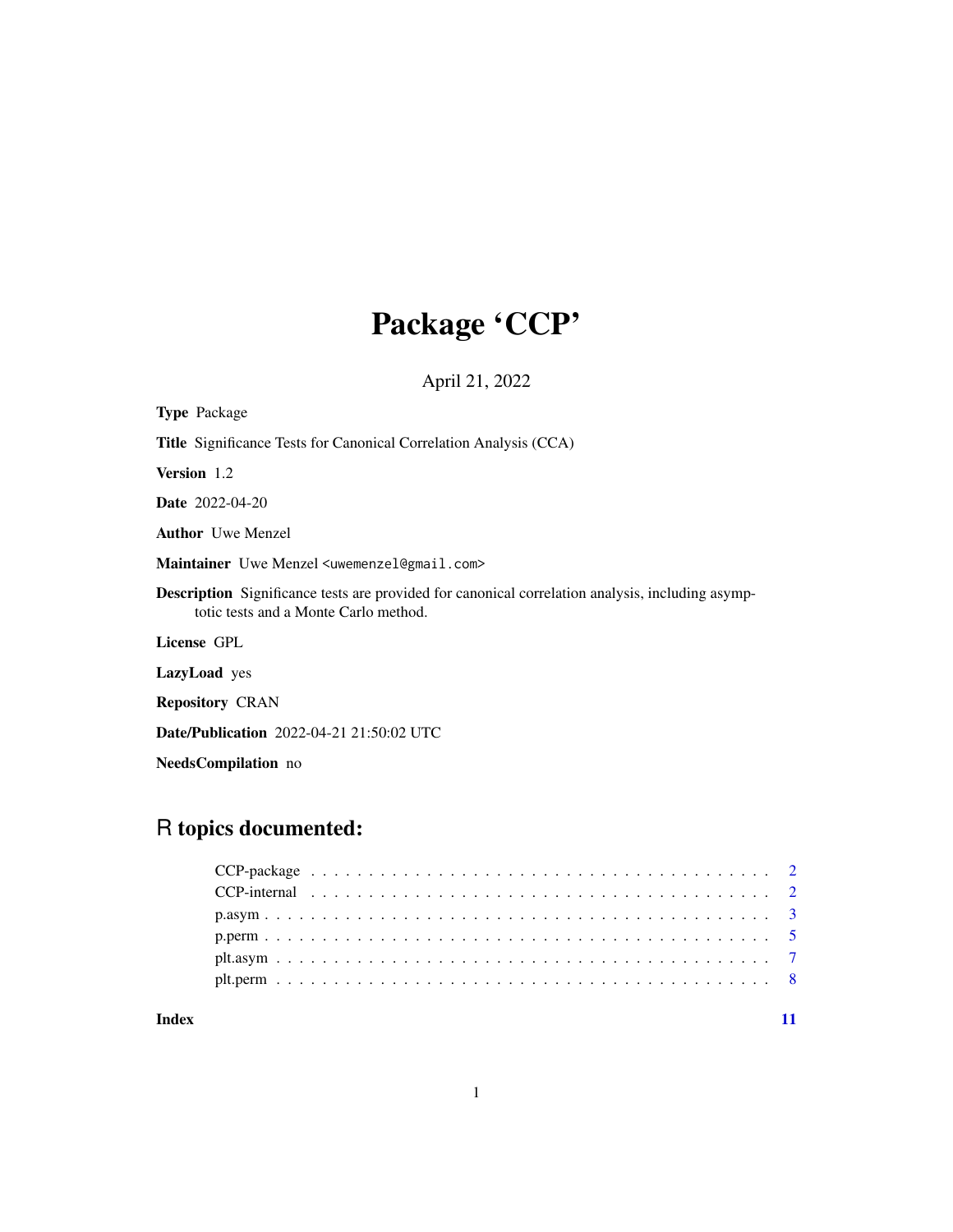<span id="page-1-0"></span>

# Description

The package provides functions to test for statistical significance of canonical correlation coefficients, including asymptotic methods and a Monte Carlo approach. Additionally, functions are available to plot the asymptotic distributions and the permutation distribution, respectively. The main user functions are p.asym, p.perm, plt.asym, and plt.perm.

# Author(s)

Uwe Menzel <uwemenzel@gmail.com>

CCP-internal *Internal functions for CCP package*

# Description

Internal functions for CCP package

### Usage

```
Hotelling.stat(rho, N, p, q)
HotellingLawleyTrace(rho, p, q)
p.Roy(rho, N, p, q)
Pillai.stat(rho, N, p, q)
PillaiBartlettTrace(rho, p, q)
RaoF.stat(rho, N, p, q)
WilksLambda(rho, p, q)
```
#### Arguments

| rho | vector containing the canonical correlation coefficients. |
|-----|-----------------------------------------------------------|
| N   | number of observations for each variable.                 |
| p   | number of independent variables.                          |
| q   | number of dependent variables.                            |

# Details

These functions are not intended to be called by the user.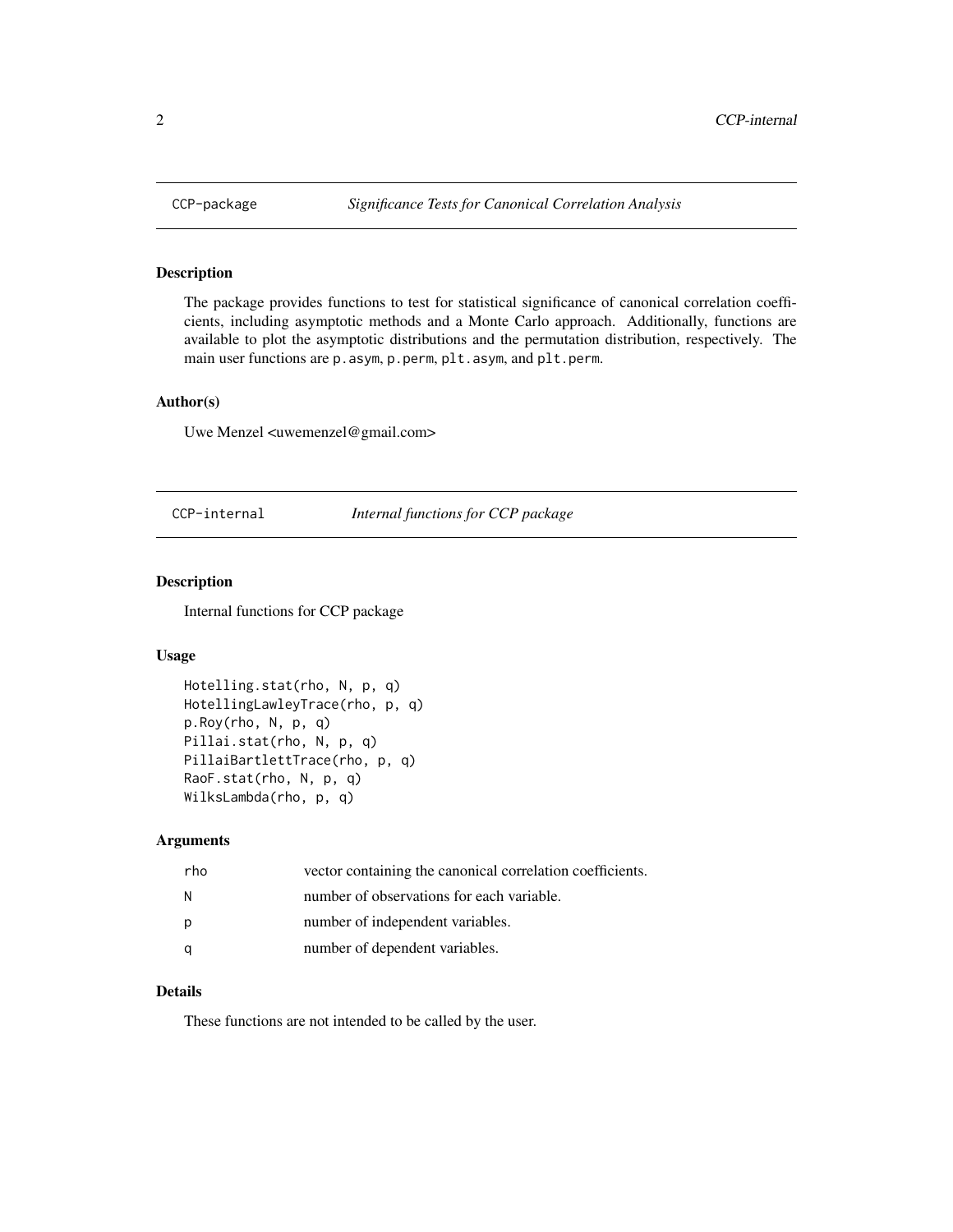<span id="page-2-1"></span><span id="page-2-0"></span>p.asym *Asymptotic tests for the statistical significance of canonical correlation coefficients*

# Description

This function runs asymptotic tests to assign the statistical significance of canonical correlation coefficients. F-approximations of Wilks' Lambda, the Hotelling-Lawley Trace, the Pillai-Bartlett Trace, or of Roy's Largest Root can be used as a test statistic.

# Usage

p.asym(rho, N, p, q, tstat = "Wilks")

# Arguments

| rho   | vector containing the canonical correlation coefficients.                             |
|-------|---------------------------------------------------------------------------------------|
| N     | number of observations for each variable.                                             |
| р     | number of independent variables.                                                      |
| a     | number of dependent variables.                                                        |
| tstat | test statistic to be used. One of "Wilks" (default), "Hotelling", "Pillai", or "Roy". |

# Details

Canonical correlation analysis (CCA) measures the degree of linear relationship between two sets of variables. The number of correlation coefficients calculated in CCA is equal to the number of variables in the smaller set:  $m = min(p, q)$ . The coefficients are arranged in descending order of magnitude:  $rho[1] > rho[2] > rho[3] > ... > rho[m]$ . Except for tstat = "Roy", the function p.asym calculates m p-values for each test statistic: the first p-value is calculated including *all* canonical correlation coefficients, the second p-value is calculated by excluding  $rho[1]$ , the third p-value is calculated by excluding  $rho[1]$  and  $rho[2]$  etc., therewith allowing assessment of the statistical significance of each individual correlation coefficient. On principle, Roy's Largest Root takes only  $rho[1]$  into account, hence one p-value is calculated only.

# Value

| stat    | value of the statistic, <i>i.e.</i> the value of either Wilks' Lambda, the Hotelling-<br>Lawley Trace, the Pillai-Bartlett Trace, or Roy's Largest Root. |
|---------|----------------------------------------------------------------------------------------------------------------------------------------------------------|
| approx  | value of the corresponding F-approximation for the statistic.                                                                                            |
| df1     | numerator degrees of freedom for the F-approximation.                                                                                                    |
| df2     | denominator degrees of freedom for the F-approximation.                                                                                                  |
| p.value | p-value                                                                                                                                                  |
|         |                                                                                                                                                          |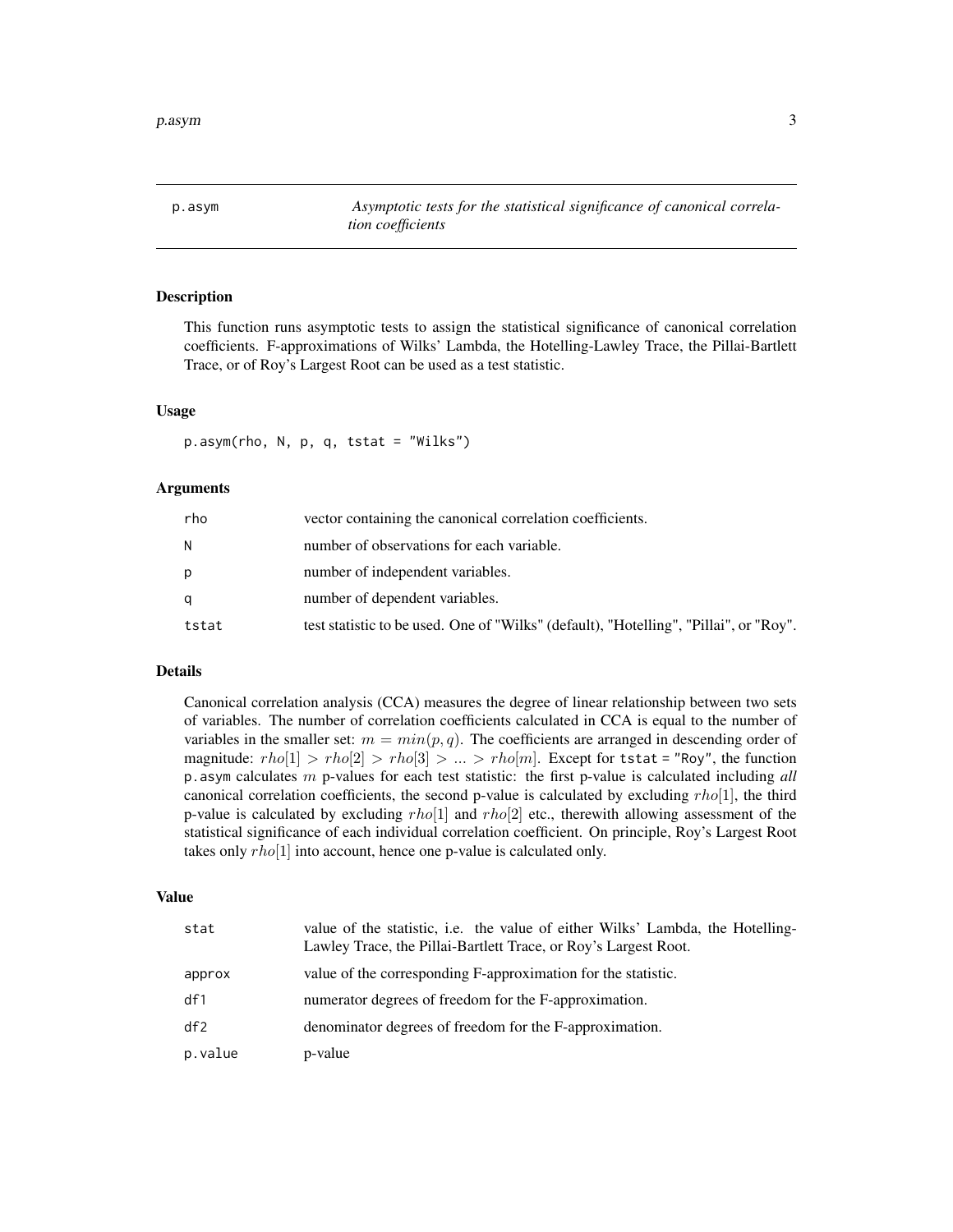Usage of asymptotic approximations requires multivariate normality of the variables, or a large number of observations. Canonical correlation is sensitive to outliers. The F-approximation for Roy's Largest Root is an upper bound, and the significance level is therefore optimistically small. The canonical correlation coefficients are statistically significant if Wilks' Lambda is *smaller* than a critical value.

# Author(s)

Uwe Menzel <uwemenzel@gmail.com>

#### References

Wilks, S. S. (1935) On the independence of  $k$  sets of normally distributed statistical variables. *Econometrica*, 3 309–326.

Rao, C. R. (1973) *Linear Statistical Inference and It's Applications (2nd ed.).* John Wiley and Sons, New York, 533–543, 555–556.

Pillai, K. C. W. (1956) On the distribution of the largest or the smallest root of a matrix in multivariate analysis. *Biometrika*, 43 122–127.

Muller, K. E. and Peterson B. L. (1984) Practical Methods for computing power in testing the multivariate general linear hypothesis. *Computational Statistics & Data Analysis*, 2 143–158.

Anderson, T. W. (1984) *An introduction to Multivariate Statistical Analysis.* John Wiley and Sons, New York.

#### See Also

See the function [cancor](#page-0-0) or the CCA package for the calculation of canonical correlation coefficients.

# Examples

```
## Load the CCP package:
library(CCP)
```
## Simulate example data: X <- matrix(rnorm(150), 50, 3) Y <- matrix(rnorm(250), 50, 5)

```
## Calculate canonical correlations:
rho <- cancor(X,Y)$cor
```

```
## Define number of observations,
## and number of dependent and independent variables:
N = dim(X)[1]p = dim(X)[2]q = dim(Y)[2]
```
# <span id="page-3-0"></span>**Note**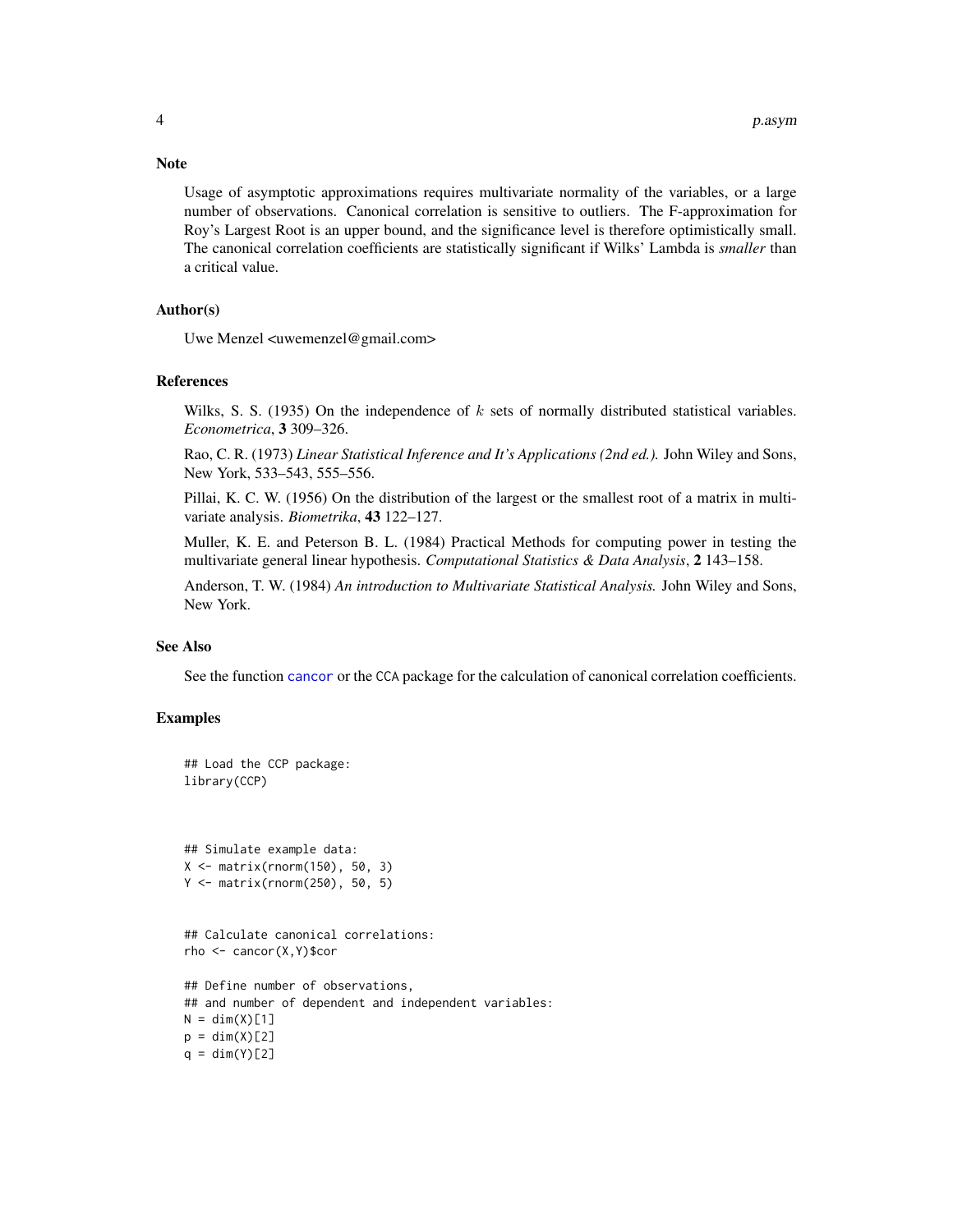#### <span id="page-4-0"></span>p.perm 5

```
## Calculate p-values using F-approximations of some test statistics:
p.asym(rho, N, p, q, tstat = "Wilks")
p.asym(rho, N, p, q, tstat = "Hotelling")
p.asym(rho, N, p, q, tstat = "Pillai")
p.asym(rho, N, p, q, tstat = "Roy")
## Plot the F-approximation for Wilks' Lambda,
## considering 3, 2, or 1 canonical correlation(s):
res1 <- p.asym(rho, N, p, q)
plt.asym(res1,rhostart=1)
plt.asym(res1,rhostart=2)
plt.asym(res1,rhostart=3)
```
<span id="page-4-1"></span>p.perm *Permutation test for the significance of canonical correlation coefficients*

#### Description

This function runs a permutation test to assign the statistical significance of canonical correlation coefficients. Wilks' Lambda, the Hotelling-Lawley Trace, the Pillai-Bartlett Trace, or of Roy's Largest Root can be used as a test statistic.

#### Usage

 $p.perm(X, Y, nboot = 999, rhostart = 1, type = "Wilks")$ 

#### Arguments

| X        | array containing the independent variables, with $N$ rows (number of observa-<br>tions) and p columns (number of independent variables). |
|----------|------------------------------------------------------------------------------------------------------------------------------------------|
| Υ        | array containing the dependent variables, with $N$ rows (number of observations)<br>and $q$ columns (number of dependent variables).     |
| nboot    | number of permutation resamples calculated.                                                                                              |
| rhostart | index of the largest canonical correlation coefficient included in the calculation<br>of the test statistic (see <i>Details</i> ).       |
| type     | test statistic to be used. One of "Wilks" (default), "Hotelling", "Pillai", or "Roy".                                                    |

#### Details

Permutation tests are based on resampling of the original data without replacement. To test the hypothesis of no correlation between two sets  $(X, Y)$  of variables, the values of one variable  $(Y)$  are randomly reassigned. Permutation tests do not require specific population distributions of the variables such as normal distribution. Canonical correlation analysis (CCA) calculates  $m = min(p, q)$ correlation coefficients, see [p.asym](#page-2-1). The coefficients are arranged in descending order of magnitude:  $rho[1] > rho[2] > rho[3] > ... > rho[m]$ . In p. perm, the parameter *rhostart* determines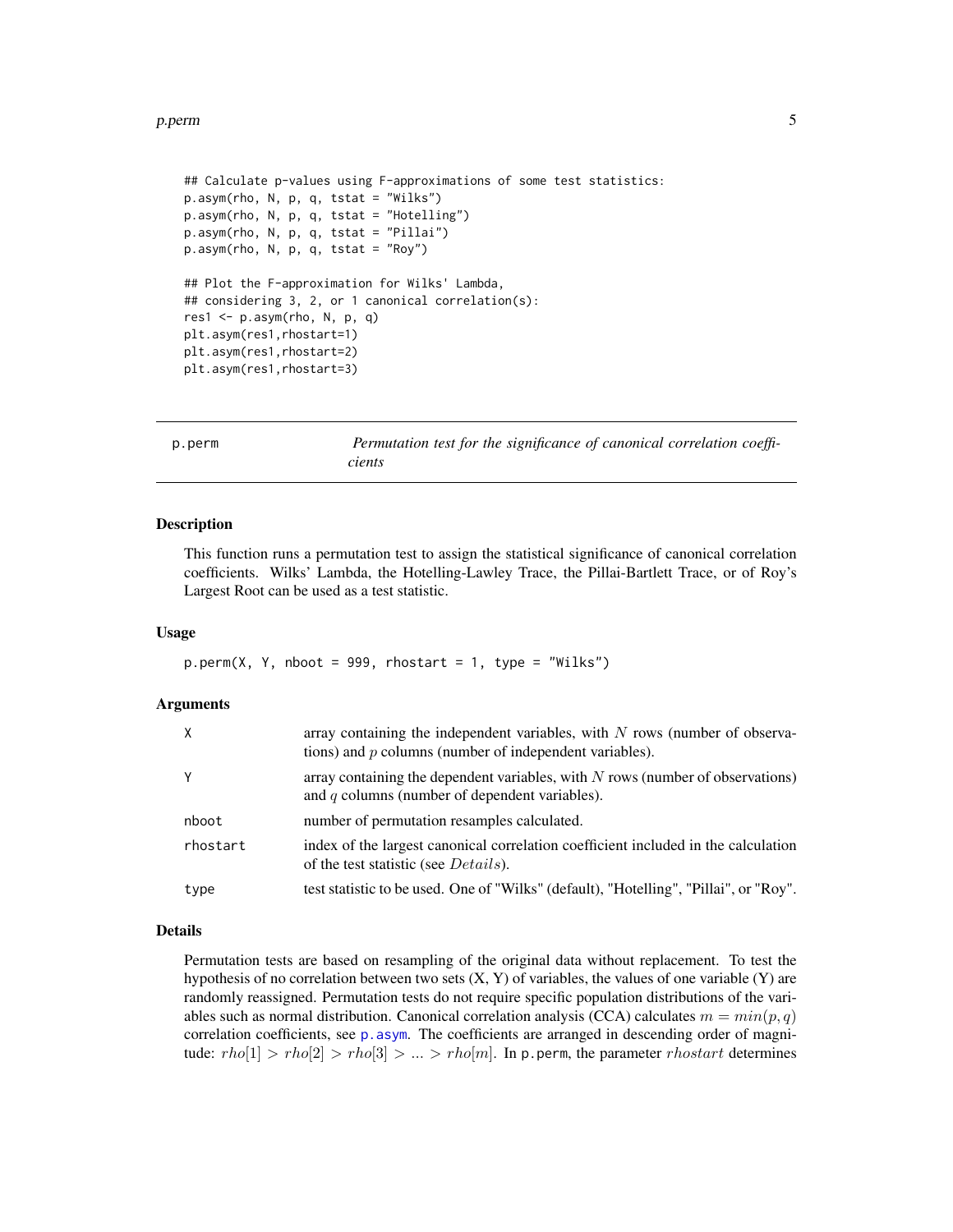how many correlation coefficients are included in the calculation of the test statistic: choosing  $rhostart = 1$ , all canonical correlations are included, choosing  $rhostart = 2$ , the biggest canonical correlation  $(rho[1])$  is excluded, choosing  $rhostart = 3$ , both  $rho[1]$  and  $rho[2]$  are excluded, etc. On principle, Roy's Largest Root takes only  $rho[1]$  into account, hence only  $rho[1]$  at  $a$ be chosen.

#### Value

| stat0   | original value of the statistic (without resampling).                                                           |
|---------|-----------------------------------------------------------------------------------------------------------------|
| stat    | <i>nboot</i> values of the statistic, one for each permutation resampling.                                      |
| nexcess | number of permutation resamplings that resulted in a more extreme value of the<br>statistic than <i>stat</i> 0. |
| p.value | p-value, derived from <i>nexcess</i> .                                                                          |

# Note

Permutation tests do not require a specific distribution of the variables. Tests based on random resampling do generally not yield the same results when repeated. The canonical correlation coefficients are statistically significant if Wilks' Lambda is *smaller* than a critical value.

#### Author(s)

Uwe Menzel <uwemenzel@gmail.com>

#### References

Efron, B. and Tibshirani, R. J. (1994) *An Introduction to the Bootstrap*, Chapman & Hall, New York.

Moore, D. S. amd McCabe, G. P. (2006) *Introduction to the Practice of Statistics, Chapter 14*, W. H. Freeman, New York.

### See Also

See the function [cancor](#page-0-0) or the CCA package for the calculation of canonical correlation coefficients.

# Examples

```
## Load the CCP package:
library(CCP)
```

```
## Simulate example data:
X <- matrix(rnorm(150), 50, 3)
Y <- matrix(rnorm(250), 50, 5)
```
## Run permutation test using Wilks Lambda (default) as test statistic; ## include different numbers of canonical correlations:

<span id="page-5-0"></span>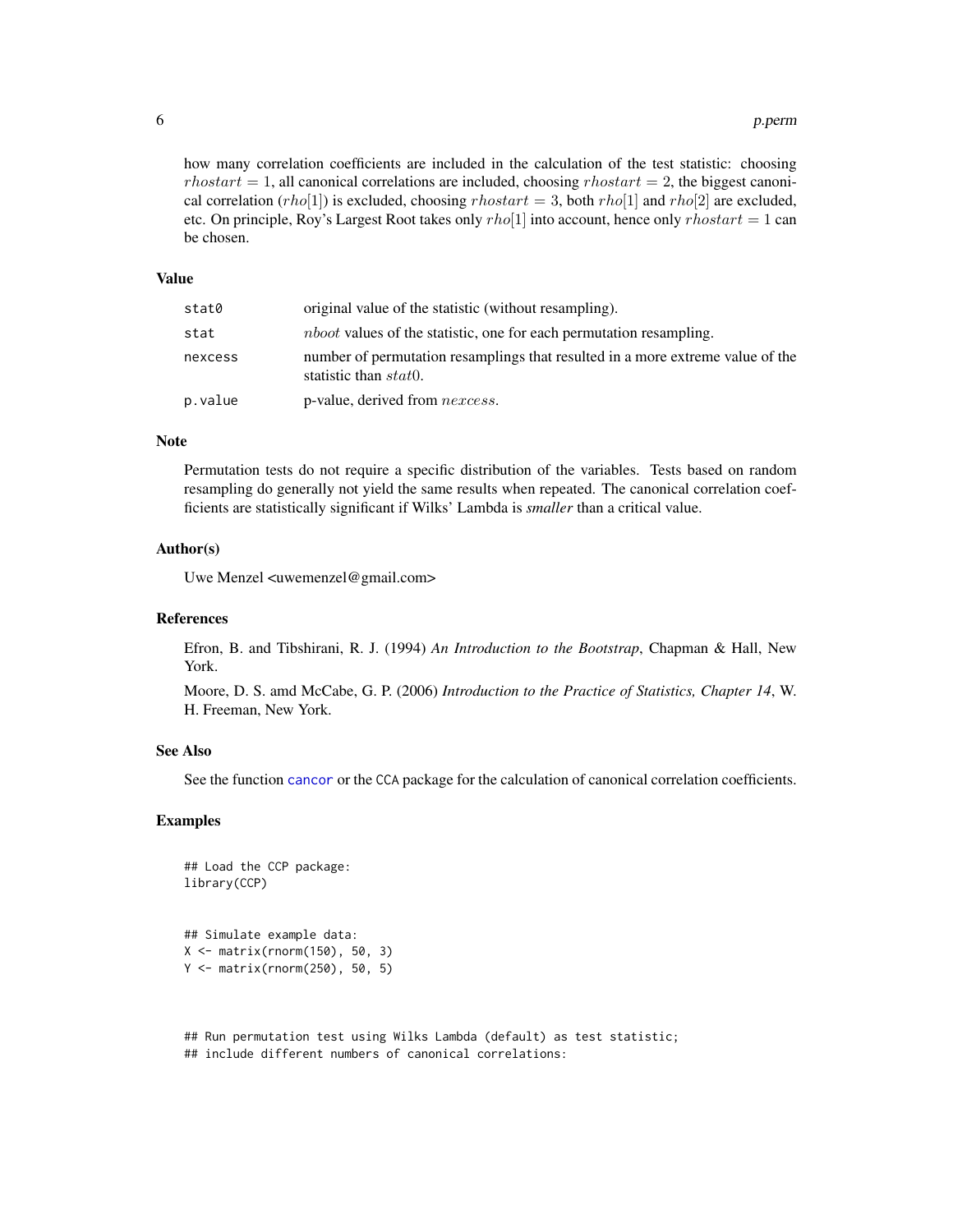#### <span id="page-6-0"></span>plt.asym  $\sim$  7

```
p.perm(X, Y, nboot = 999, rhostart = 1)p.perm(X, Y, nboot = 999, rhostart = 2)p.perm(X, Y, nboot = 999, rhostart = 3)## Run permutation tests based on different test statistics:
p.perm(X, Y, nboot = 999, rhostart = 1, type = "Wilks")p.perm(X, Y, nboot = 999, rhostart = 1, type = "Hotelling")p.perm(X, Y, nboot = 999, rhostart = 1, type = "Pillai")p.perm(X, Y, nboot = 999, rhostart = 1, type = "Roy")## Plot the permutation distribution
## with the value of the original statistic marked:
out \leq p.perm(X, Y, nboot = 999, rhostart = 3, type = "Hotelling")
plt.perm(out)
```
plt.asym *Plot asymptotic distributions for test statistics*

# Description

This function plots asymptotic distributions used to test the statistical significance of canonical correlation coefficients, see function  $p$ . asym.

#### Usage

```
plt.asym(p.asym.out, rhostart = 1)
```
# Arguments

| p.asym.out | output of p. asym, see example below.                                              |
|------------|------------------------------------------------------------------------------------|
| rhostart   | index of the largest canonical correlation coefficient included in the calculation |
|            | of the test statistic, see function $p$ , asym.                                    |

# Details

Depending on what type of statistic was chosen in p.asym, an F-approximation for this statistic is plotted. The statistic is one of: Wilks' Lambda, Hotelling-Lawley Trace, Pillai-Bartlett Trace, or Roy's Largest Root. The value of the test statistic calculated from the canonical correlation coefficients is plotted as a vertical line; thus the area located below the curve and to the right of the vertical line corresponds to the p-value. The vertical line is *not* visible if the value of the test statistic is in the far tail of the distribution, resulting in a p-value which is (close to) zero. The numerical value of the test statistic, the numerator and denominator degrees of freedom of the F-distribution, and the p-value are plotted on the bottom of the figure.

# Author(s)

Uwe Menzel <uwemenzel@gmail.com>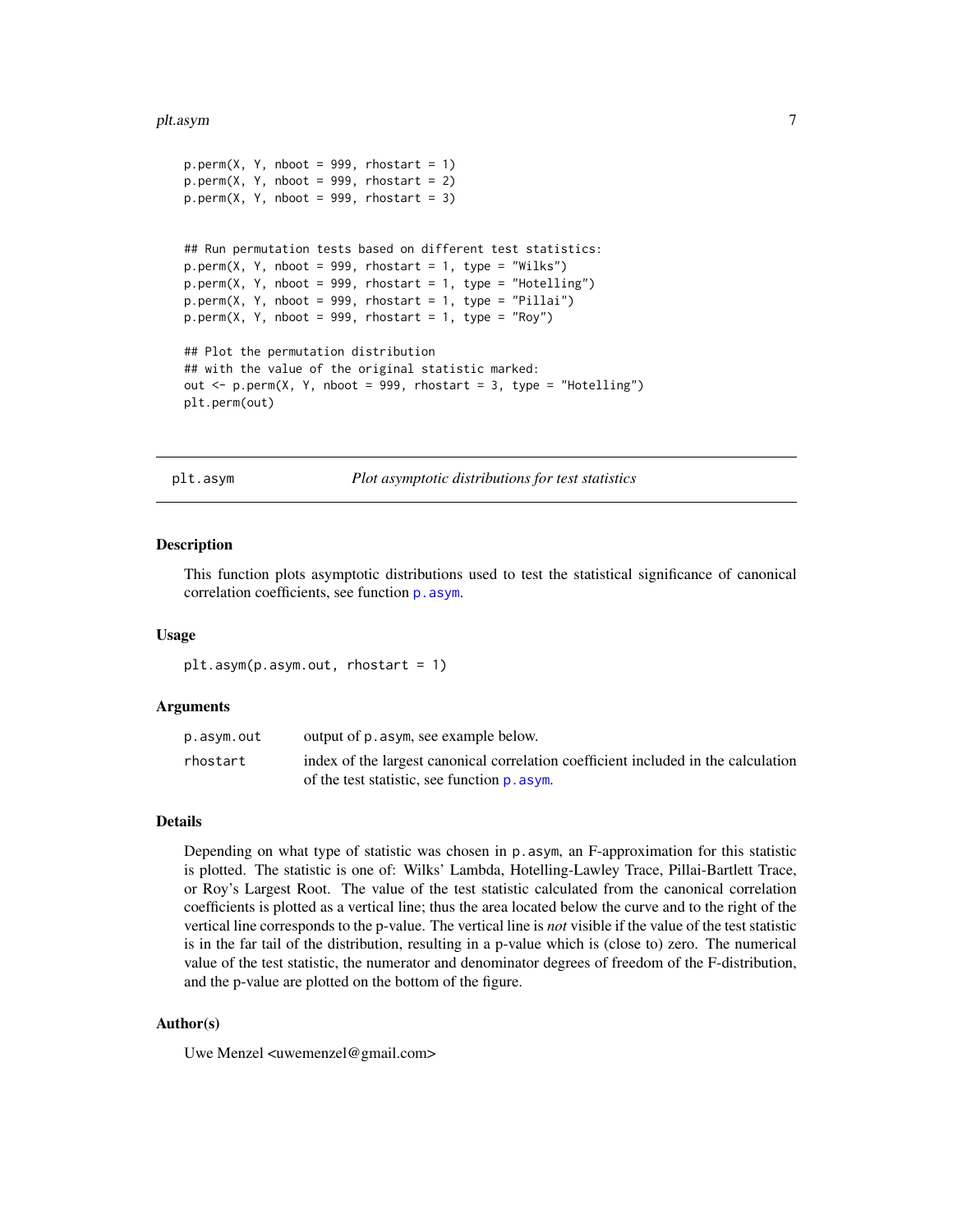#### 8 plt.perm

# See Also

See the function p. asym for the calculation of the p-values.

# Examples

```
## Load the CCP package:
library(CCP)
## Simulate example data:
X <- matrix(rnorm(150), 50, 3)
Y <- matrix(rnorm(250), 50, 5)
## Calculate canonical correlations,
## using the function "cancor" from the "stats" package:
rho <- cancor(X,Y)$cor
## Define number of observations,
## and number of dependent and independent variables:
N = \dim(X)[1]p = dim(X)[2]q = \dim(Y)[2]## Plot the F-approximation for Wilks' Lambda,
## considering 3, 2, or 1 canonical correlation(s):
res1 \leq p.asym(rho, N, p, q)
plt.asym(res1,rhostart=1)
plt.asym(res1,rhostart=2)
plt.asym(res1,rhostart=3)
## Plot the F-approximation for the Hotelling-Lawley Trace,
## considering 3, 2, or 1 canonical correlation(s):
res2 <- p.asym(rho, N, p, q, tstat="Hotelling")
plt.asym(res2,rhostart=1)
plt.asym(res2,rhostart=2)
plt.asym(res2,rhostart=3)
```
plt.perm *Plot permutation distributions for test statistics*

# Description

This function plots permutation distributions for test statistics that are used to assign the statistical significance of canonical correlation coefficients, see function [p.perm](#page-4-1).

<span id="page-7-0"></span>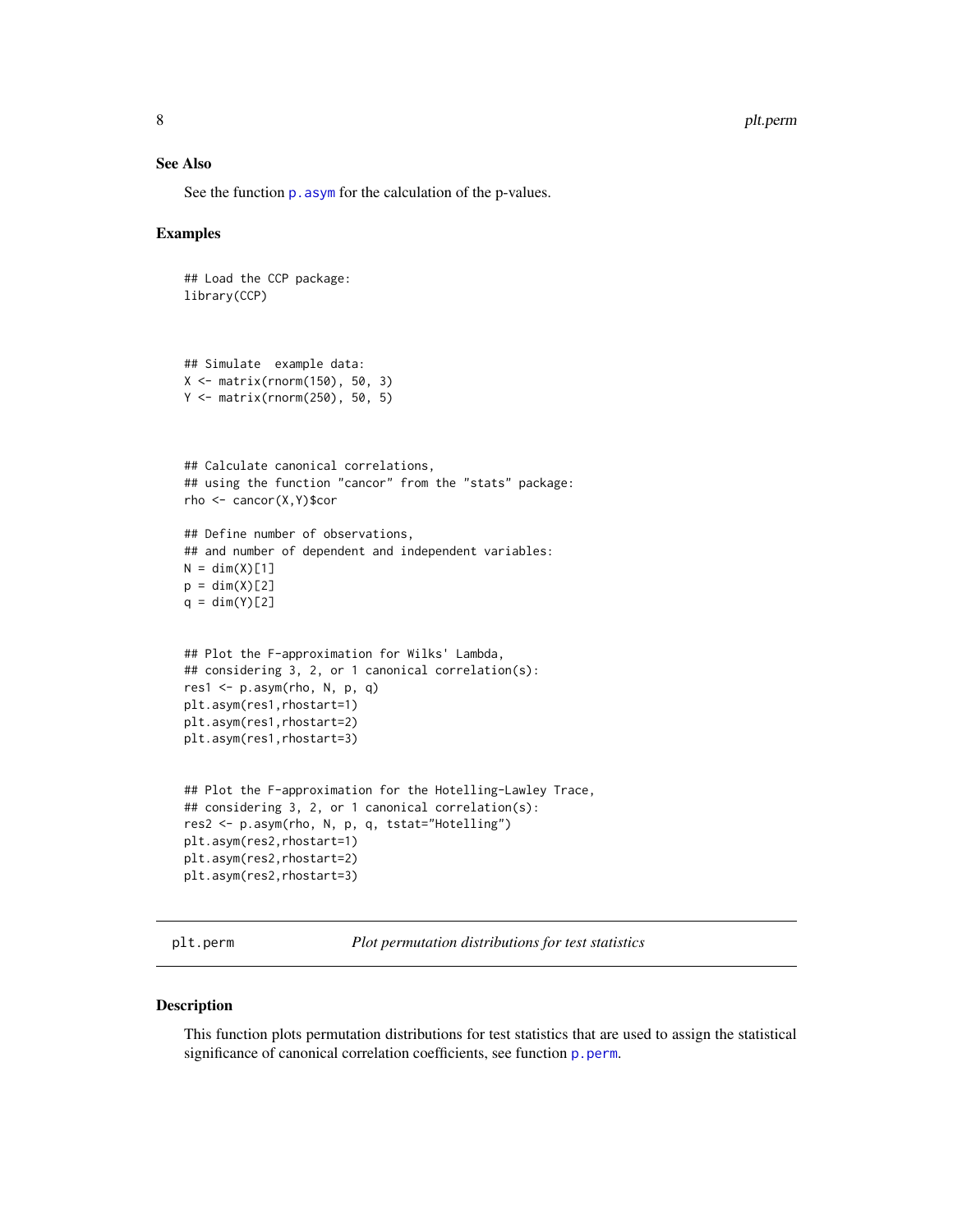#### <span id="page-8-0"></span>plt.perm 9

#### Usage

plt.perm(p.perm.out)

#### Arguments

p.perm.out output of p.perm, see example below.

#### Details

Depending on what type of statistic was chosen in p.perm, a permutation distribution of this statistic is shown. The statistic is one of: Wilks' Lambda, Hotelling-Lawley Trace, Pillai-Bartlett Trace, or Roy's Largest Root. These test statistics can be used to assign significance levels to canonical correlation coefficients, for details see  $p.$  perm. The value corresponding to the "original" test statistic (calculated using the canonical correlation coefficients resulting from unpermuted data ) is plotted as a red, dotted vertical line; thus the area of the histogram outside this line determines the approximate p-value. The vertical line is *not* visible if the value corresponding to the original test statistic is in the far tail of the histogram, yielding a p-value which is (close to) zero. The numerical value corresponding to the original test statistic is plotted in the subtitle of the graph, as well as the calculated p-value. The grey vertical line represents the mean of the permutation distribution.

# Author(s)

Uwe Menzel <uwemenzel@gmail.com>

#### See Also

See the function p.perm for the calculation of the p-values.

# Examples

```
## Load the CCP package:
library(CCP)
```
## Simulate example data: X <- matrix(rnorm(150), 50, 3) Y <- matrix(rnorm(250), 50, 5)

## Calculate canonical correlations: rho <- cancor(X,Y)\$cor

```
## Define number of observations,
## and number of dependent and independent variables:
N = \dim(X)[1]p = dim(X)[2]q = \dim(Y)[2]
```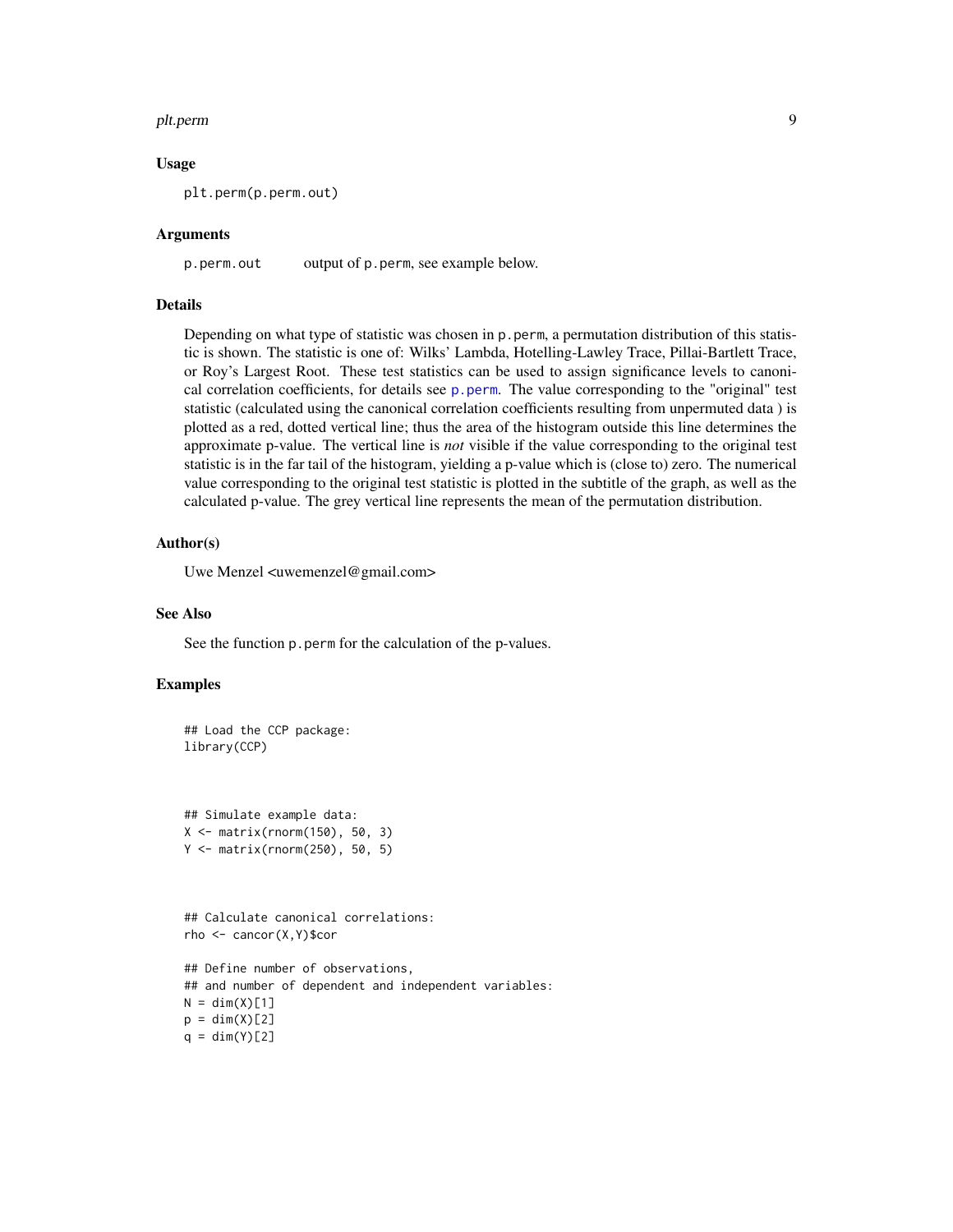```
## Plot the permutation distribution of an F approximation
## for Wilks Lambda, considering 3 and 2 canonical correlations:
out1 <- p.perm(X, Y, \text{nboot} = 999, \text{rbostart} = 1)plt.perm(out1)
out2 \leq p.perm(X, Y, nboot = 999, rhostart = 2)
plt.perm(out2)
## Plot the permutation distribution of an F approximation
## for the Pillai-Bartlett Trace,
## considering 3, 2, and 1 canonical correlation(s):
res1 \leq p.perm(X, Y, nboot = 999, rhostart = 1, type = "Pillai")
plt.perm(res1)
res2 <- p.perm(X, Y, nboot = 999, rhostart = 2, type = "Pillai")
plt.perm(res2)
res3 <- p.perm(X, Y, nboot = 999, rhostart = 3, type = "Pillai")
plt.perm(res3)
```